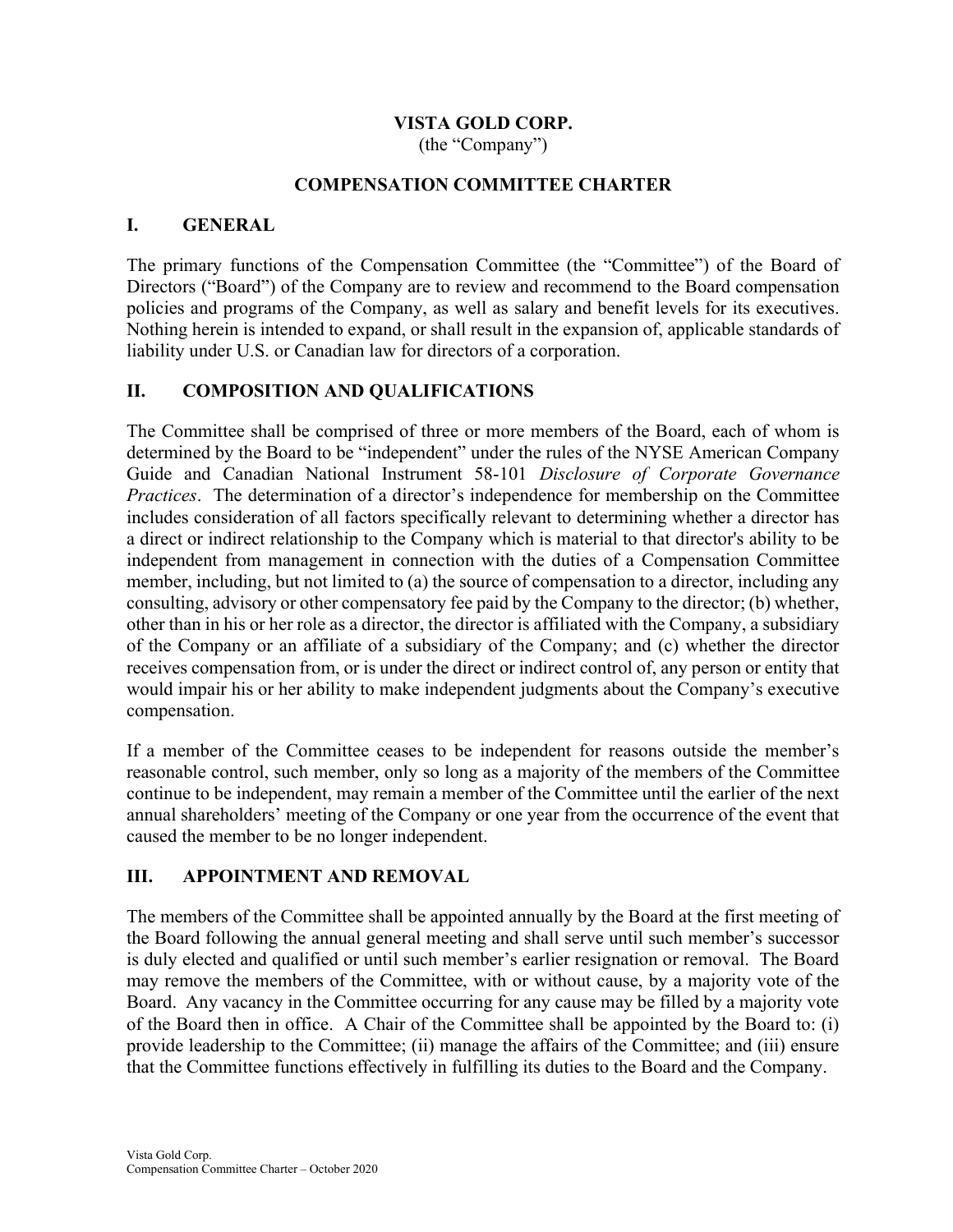# IV. MEETINGS

A majority of the members of the Committee shall constitute a quorum for the transaction of business and the act of a majority of those present at any meeting at which there is a quorum shall be the act of the Committee. The Committee shall meet in person, telephonically or electronically at least once during the year for purposes of performing its duties.

# V. AUTHORITY, DUTIES AND RESPONSIBILITIES

The duties and responsibilities of the Committee are as follows:

- 1. Discharge the Board's responsibilities relating to compensation of the Company's executive officers, including reviewing, evaluating and approving the Company's executive officer compensation agreements (to the extent such agreements are considered necessary or appropriate by the Committee or the Board), plans, policies and programs, including, but not limited to, recommending to the Board for approval the compensation of the Company's chief executive officer.
- 2. Review corporate goals and objectives relevant to the compensation of the chief executive officer and other executive officers, ensuring that such compensation goals and objectives are aligned with the Company's objectives and shareholder interests and recommend to the Board the approval of such corporate goals and objectives.
- 3. At least annually, review and evaluate the performance of the chief executive officer and other executive officers and other key employees of the Company in light of the goals and objectives of the Company and shareholder interests, and based on these evaluations, and in accordance with the terms of the Company's incentive compensation programs, including the Company's stock option plan, short term incentive plan and long term incentive plan, either as a committee or together with the other independent directors (as directed by the Board), determine the annual compensation packages of such officers and employees, including base salaries, stock options and other stock-based incentives, variable pay amounts and variable pay metrics, and recommend to the Board the approval of such compensation packages. The chief executive officer will be consulted in preparing the Committee's recommendation to the Board of compensation packages for executive officers (other than the chief executive officer). However, the chief executive officer may not be present during voting or deliberations concerning his or her compensation.
- 4. Monitor the effectiveness of benefit plan offerings and recommend to the Board changes to the benefit plan offerings where appropriate. The chief executive officer may provide a recommendation to the Committee with respect to the benefit plan offerings of the Company.
- 5. Review executive compensation disclosure before the Company publicly discloses this information and make an annual report on executive compensation in the Company's annual management information circular and proxy statement or annual report on Form 10-K as required by the rules of the NYSE American, Canadian securities authorities, U.S. Securities and Exchange Commission or any other applicable regulatory bodies.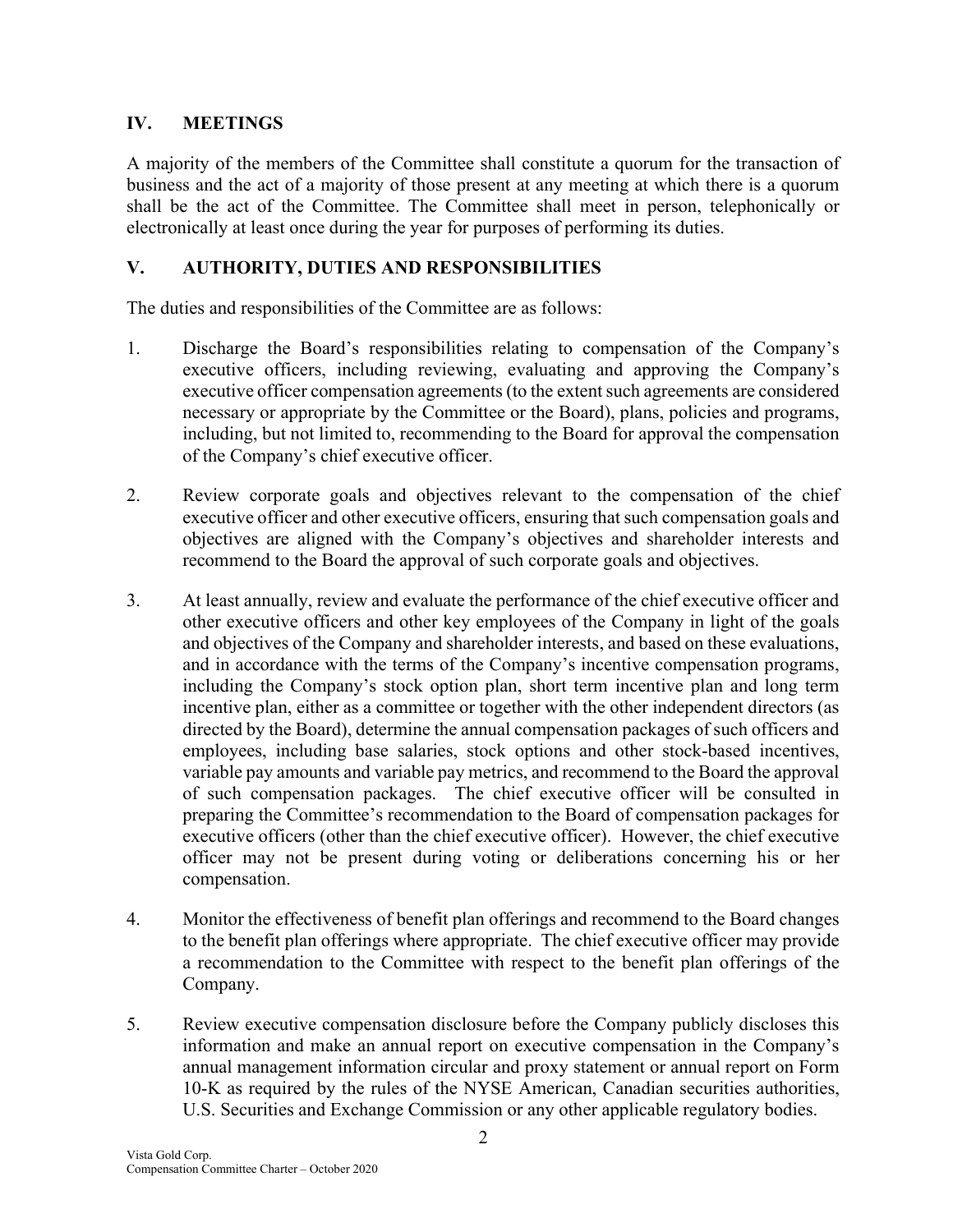- 6. Periodically review and evaluate all compensation plans of the Company and recommend to the Board changes to such compensation plans as deemed appropriate by the Committee.
- 7. Supervise and oversee the administration of the Company's incentive compensation, variable pay and stock programs.
- 8. Review and act upon management proposals to: (i) designate key employees to incentive compensation programs; and (ii) approve additional benefit plans.
- 9. At least annually, determine compensation for non-employee directors and recommend to the Board the approval of such compensation.
- 10. Report regularly to the Board on matters pertaining to the Committee, including: (i) following meetings of the Committee; (ii) with respect to those matters that are relevant to the Committee's discharge of its responsibilities; and (iii) with respect to those recommendations that the Committee may deem appropriate or required. The report to the Board may take the form of an oral or written report by the Chair of the Committee or any other member of the Committee.
- 11. Perform a review and evaluation, at least annually, of the performance of the Committee and its members, including a review of the compliance of the Committee with this Charter. In addition, the Committee shall review and reassess annually the adequacy of this Charter and recommend to the Board any improvements to this Charter that the Committee considers necessary or valuable. The Committee shall conduct such evaluations and reviews in the manner it deems appropriate.
- 12. The Committee shall have sole authority to retain, oversee, terminate and pay reasonable compensation to any outside advisors, including executive compensation consultants and independent legal counsel (any such advisors, "Compensation Advisors"), that the Committee determines necessary to permit the Committee to carry out its duties to advise on the evaluation and compensation of members of the Board, the chief executive officer and other executive officers of the Company. It will also have authority to delegate any or all of its responsibilities to a subcommittee of the Committee, as permitted by the laws and regulations that govern its actions.
- 13. Before engaging any Compensation Advisor, the Committee shall consider the following factors, along with any other factors that it deems appropriate, that could potentially impact the independence of such Compensation Advisor:
	- the provision of other services to the Company by the person that employs the Compensation Advisor;
	- the amount of fees received from the Company by the person employing the Compensation Advisor as a percentage of total revenue of such person;
	- policies and procedures of the person employing the Compensation Advisor that are designed to prevent conflicts of interest;
	- any personal or business relationship of the Compensation Advisor with a member of the Committee;